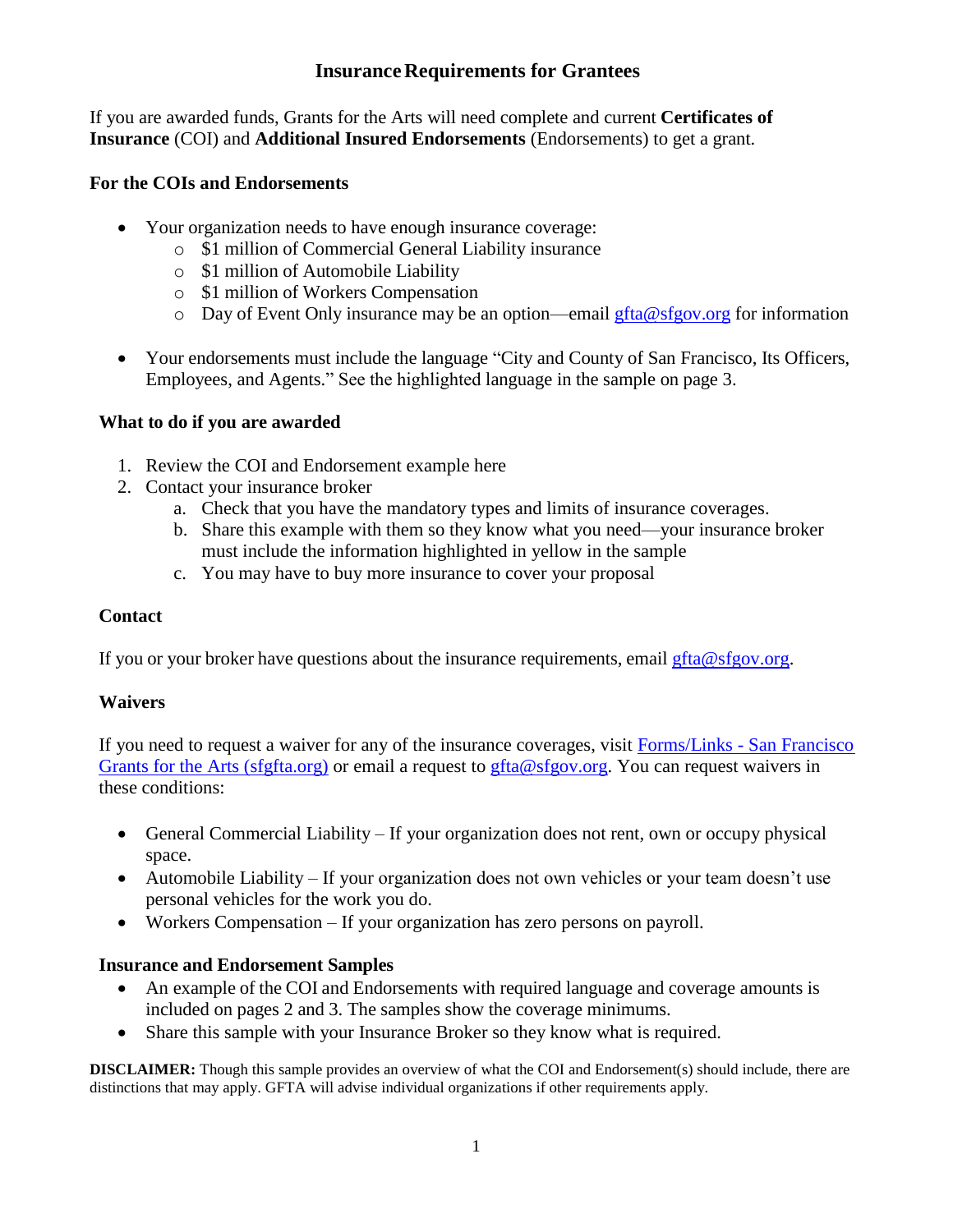| <b>CERTIFICATE OF INSURANCE</b> | <b>ISSUE DATE:</b> |
|---------------------------------|--------------------|
|---------------------------------|--------------------|

|                                                                                                                                                                                                                                                                                                                                                                                                                                                                                                    | <b>PRODUCER:</b>                                            |                                                    |                            |                                                                                                                                                         |                                             | POLICIES BELOW.  | THIS CERTIFICATE IS ISSUED AS A MATTER OF INFORMATION ONLY AND<br>CONFERS NO RIGHTS UPON THE CERTIFICATE HOLDER. THIS CERTIFICATE DOES<br>NOT AMEND, EXTEND OR ALTER OTHER COVERAGE AFFORDED BY THE |               |  |
|----------------------------------------------------------------------------------------------------------------------------------------------------------------------------------------------------------------------------------------------------------------------------------------------------------------------------------------------------------------------------------------------------------------------------------------------------------------------------------------------------|-------------------------------------------------------------|----------------------------------------------------|----------------------------|---------------------------------------------------------------------------------------------------------------------------------------------------------|---------------------------------------------|------------------|-----------------------------------------------------------------------------------------------------------------------------------------------------------------------------------------------------|---------------|--|
|                                                                                                                                                                                                                                                                                                                                                                                                                                                                                                    |                                                             |                                                    |                            |                                                                                                                                                         | <b>COMPANIES AFFORDING COVERAGE</b>         |                  |                                                                                                                                                                                                     |               |  |
|                                                                                                                                                                                                                                                                                                                                                                                                                                                                                                    |                                                             |                                                    |                            |                                                                                                                                                         | <b>COMPANY</b><br><b>LETTER A</b>           |                  |                                                                                                                                                                                                     |               |  |
|                                                                                                                                                                                                                                                                                                                                                                                                                                                                                                    |                                                             |                                                    |                            |                                                                                                                                                         | <b>COMPANY</b><br>LETTER <b>B</b>           |                  |                                                                                                                                                                                                     |               |  |
| <b>INSURED:</b>                                                                                                                                                                                                                                                                                                                                                                                                                                                                                    |                                                             |                                                    |                            |                                                                                                                                                         | <b>COMPANY</b><br>LETTER C                  |                  |                                                                                                                                                                                                     |               |  |
|                                                                                                                                                                                                                                                                                                                                                                                                                                                                                                    |                                                             |                                                    |                            |                                                                                                                                                         | <b>COMPANY</b><br>LETTER <b>D</b>           |                  |                                                                                                                                                                                                     |               |  |
| <b>COVERAGES AND LIMITS</b>                                                                                                                                                                                                                                                                                                                                                                                                                                                                        |                                                             |                                                    |                            |                                                                                                                                                         |                                             |                  |                                                                                                                                                                                                     |               |  |
| THIS IS TO CERTIFY THAT THE POLICIES OF INSURANCE LISTED BELOW HAVE BEEN ISSUED TO THE INSURED NAMED ABOVE FOR THE POLICY PERIOD INDICATED,<br>NOTWITHSTANDING ANY REQUIREMENT, TERM OR CONDITION OF ANY CONTRACT OR OTHER DOCUMENT WITH RESPECT TO WHICH THIS CERTIFICATE MAY BE ISSUED OR MAY<br>PERTAIN. THE INSURANCE AFFORDED BY THE POLICIES DESCRIBED HEREIN IS SUBJECT TO ALL THE TERMS, EXCLUSIONS AND CONDITIONS OF SUCH POLICIES. LIMITS SHOWN<br>MAY HAVE BEEN REDUCED BY PAID CLAIMS. |                                                             |                                                    |                            |                                                                                                                                                         |                                             |                  |                                                                                                                                                                                                     |               |  |
| CO.<br><b>LTR</b>                                                                                                                                                                                                                                                                                                                                                                                                                                                                                  | <b>TYPE OF INSURANCE</b>                                    | <b>POLICY</b><br><b>NUMBER</b>                     | POLICY EFF.<br><b>DATE</b> | POLICY EXP.<br><b>DATE</b>                                                                                                                              |                                             |                  | <b>DESCRIPTION</b>                                                                                                                                                                                  | <b>LIMITS</b> |  |
|                                                                                                                                                                                                                                                                                                                                                                                                                                                                                                    | <b>GENERAL LIABILITY</b>                                    |                                                    |                            |                                                                                                                                                         |                                             |                  | <b>GENERAL AGGREGATE</b>                                                                                                                                                                            | \$1 million   |  |
|                                                                                                                                                                                                                                                                                                                                                                                                                                                                                                    | <b>COMM. GENERAL LIAB.</b>                                  |                                                    |                            |                                                                                                                                                         |                                             |                  | PROD-COMP/OP AGG.                                                                                                                                                                                   |               |  |
|                                                                                                                                                                                                                                                                                                                                                                                                                                                                                                    | <b>CLAIMS MADE</b>                                          |                                                    |                            |                                                                                                                                                         |                                             |                  | PERS & ADV. INJURY                                                                                                                                                                                  |               |  |
|                                                                                                                                                                                                                                                                                                                                                                                                                                                                                                    | <b>OCCURRENCE</b>                                           |                                                    |                            |                                                                                                                                                         |                                             |                  | <b>EACH OCCURRENCE</b>                                                                                                                                                                              |               |  |
|                                                                                                                                                                                                                                                                                                                                                                                                                                                                                                    | <b>OWNER'S &amp; CONTRACT'S PROT</b>                        |                                                    |                            |                                                                                                                                                         |                                             |                  | FIRE DAMAGR (One Fire)<br>MEDICAL EXPENSE One Per                                                                                                                                                   |               |  |
|                                                                                                                                                                                                                                                                                                                                                                                                                                                                                                    | <b>AUTOMOBILE LIABILITY</b>                                 | <b>NOTE: if 'ANY</b>                               |                            |                                                                                                                                                         |                                             |                  |                                                                                                                                                                                                     |               |  |
|                                                                                                                                                                                                                                                                                                                                                                                                                                                                                                    | <b>ANY AUTO</b>                                             | <b>AUTO'</b> or<br>'ALL OWNED                      |                            |                                                                                                                                                         |                                             |                  | COMBINED SINGLE NMIT                                                                                                                                                                                | \$1 million   |  |
|                                                                                                                                                                                                                                                                                                                                                                                                                                                                                                    | ALL OWNED AUTOS                                             | AUTOS' is used, an<br><b>Auto Endorsement</b>      |                            |                                                                                                                                                         |                                             |                  | <b>BODILY INJURY</b> (Per Person)                                                                                                                                                                   |               |  |
|                                                                                                                                                                                                                                                                                                                                                                                                                                                                                                    | <b>SCHEDULED AUTOS</b>                                      | <mark>is required with the</mark><br>same language |                            |                                                                                                                                                         |                                             |                  | <b>BODILY INJURY (Per Accident)</b>                                                                                                                                                                 |               |  |
|                                                                                                                                                                                                                                                                                                                                                                                                                                                                                                    | <b>HIRED AUTOS</b>                                          | highlighted in the<br><b>General Liability</b>     |                            |                                                                                                                                                         |                                             |                  | PROPERTY DAMAGE                                                                                                                                                                                     |               |  |
|                                                                                                                                                                                                                                                                                                                                                                                                                                                                                                    | NON-OWNED AUTOS                                             | <b>Endorsement</b><br>attached.                    |                            |                                                                                                                                                         |                                             |                  |                                                                                                                                                                                                     |               |  |
|                                                                                                                                                                                                                                                                                                                                                                                                                                                                                                    | <b>GARAGE LIABILITY</b>                                     |                                                    |                            |                                                                                                                                                         |                                             |                  |                                                                                                                                                                                                     |               |  |
|                                                                                                                                                                                                                                                                                                                                                                                                                                                                                                    |                                                             |                                                    |                            |                                                                                                                                                         |                                             |                  |                                                                                                                                                                                                     |               |  |
|                                                                                                                                                                                                                                                                                                                                                                                                                                                                                                    | <b>EXCESS LIABILITY</b><br><b>UMBRELLA FORM</b>             |                                                    |                            |                                                                                                                                                         |                                             | <b>AGGREGATE</b> | <b>EACH OCCURRENCE</b>                                                                                                                                                                              |               |  |
|                                                                                                                                                                                                                                                                                                                                                                                                                                                                                                    | OTHER THAN UMBREL A NORM                                    |                                                    |                            |                                                                                                                                                         |                                             |                  |                                                                                                                                                                                                     |               |  |
|                                                                                                                                                                                                                                                                                                                                                                                                                                                                                                    | <b>WORKERS' COMPENSATION</b>                                |                                                    |                            |                                                                                                                                                         |                                             | X                | <b>STATUTORY LIMITS</b>                                                                                                                                                                             |               |  |
|                                                                                                                                                                                                                                                                                                                                                                                                                                                                                                    | <b>AND</b>                                                  |                                                    |                            |                                                                                                                                                         |                                             |                  | <b>EACH ACCIDENT</b>                                                                                                                                                                                | \$1 million   |  |
|                                                                                                                                                                                                                                                                                                                                                                                                                                                                                                    | EMPLOYER'S LIABILITY                                        |                                                    |                            |                                                                                                                                                         |                                             |                  | DISEASE - POLICY LIMIT                                                                                                                                                                              |               |  |
|                                                                                                                                                                                                                                                                                                                                                                                                                                                                                                    |                                                             |                                                    |                            |                                                                                                                                                         |                                             |                  | <b>DISEASE - EACH EMPLOYEE</b>                                                                                                                                                                      |               |  |
|                                                                                                                                                                                                                                                                                                                                                                                                                                                                                                    | <b>OTHER INSURANCE</b>                                      |                                                    |                            |                                                                                                                                                         |                                             |                  |                                                                                                                                                                                                     |               |  |
|                                                                                                                                                                                                                                                                                                                                                                                                                                                                                                    | DESCRIPTION OF OPERATIONS/LOCATIONS/VEHICLES/SPECIAL ITEMS: |                                                    |                            |                                                                                                                                                         |                                             |                  |                                                                                                                                                                                                     |               |  |
| Additional Insureds: City and County of San Francisco, its officers, employees and agents. (Endorsement required)<br>(1)                                                                                                                                                                                                                                                                                                                                                                           |                                                             |                                                    |                            |                                                                                                                                                         |                                             |                  |                                                                                                                                                                                                     |               |  |
| Liability insurance is primary and applies separately to each insured, except with respect to limits of liability. (Endorsement required)<br>(2)                                                                                                                                                                                                                                                                                                                                                   |                                                             |                                                    |                            |                                                                                                                                                         |                                             |                  |                                                                                                                                                                                                     |               |  |
| Endorsement must be attached with the Certificate.<br>(3)                                                                                                                                                                                                                                                                                                                                                                                                                                          |                                                             |                                                    |                            |                                                                                                                                                         |                                             |                  |                                                                                                                                                                                                     |               |  |
| <b>NAME AND ADDRESS OF CERTIFICATE HOLDER:</b>                                                                                                                                                                                                                                                                                                                                                                                                                                                     |                                                             |                                                    |                            |                                                                                                                                                         | <b>CANCELLATION:</b>                        |                  |                                                                                                                                                                                                     |               |  |
|                                                                                                                                                                                                                                                                                                                                                                                                                                                                                                    |                                                             |                                                    |                            |                                                                                                                                                         |                                             |                  |                                                                                                                                                                                                     |               |  |
| <b>City and County of San Francisco</b>                                                                                                                                                                                                                                                                                                                                                                                                                                                            |                                                             |                                                    |                            | SHOULD ANY OF THE ABOVE DESCRIBED POLICIES BE CANCELED BEFORE THE<br>EXPIRATION DATE THEREOF, THE ISSUING COMPANY WILL ENDEAVOR TO MAIL 30 DAYS         |                                             |                  |                                                                                                                                                                                                     |               |  |
| Dr. Carlton B. Goodlett Place                                                                                                                                                                                                                                                                                                                                                                                                                                                                      |                                                             |                                                    |                            | WRITTEN NOTICE TO THE CERTIFICATE HOLDER NAMED TO THE LEFT, BUT FAILURE TO<br>MAIL SUCH NOTICE SHALL IMPOSE NO OBLIGATION OR LIABILITY OF ANY KIND UPON |                                             |                  |                                                                                                                                                                                                     |               |  |
|                                                                                                                                                                                                                                                                                                                                                                                                                                                                                                    | San Francisco, CA 94102                                     |                                                    |                            |                                                                                                                                                         | THE COMPANY, ITS AGENTS OR REPRESENTATIVES. |                  |                                                                                                                                                                                                     |               |  |
|                                                                                                                                                                                                                                                                                                                                                                                                                                                                                                    |                                                             |                                                    |                            | (See contract requirements for any changes to this Section.)                                                                                            |                                             |                  |                                                                                                                                                                                                     |               |  |
|                                                                                                                                                                                                                                                                                                                                                                                                                                                                                                    |                                                             |                                                    |                            | <b>AUTHORIZED REPRESENTATIVE:</b>                                                                                                                       |                                             |                  |                                                                                                                                                                                                     |               |  |
|                                                                                                                                                                                                                                                                                                                                                                                                                                                                                                    |                                                             |                                                    |                            |                                                                                                                                                         |                                             |                  |                                                                                                                                                                                                     |               |  |
|                                                                                                                                                                                                                                                                                                                                                                                                                                                                                                    |                                                             |                                                    |                            | (Signature required)                                                                                                                                    |                                             |                  |                                                                                                                                                                                                     |               |  |